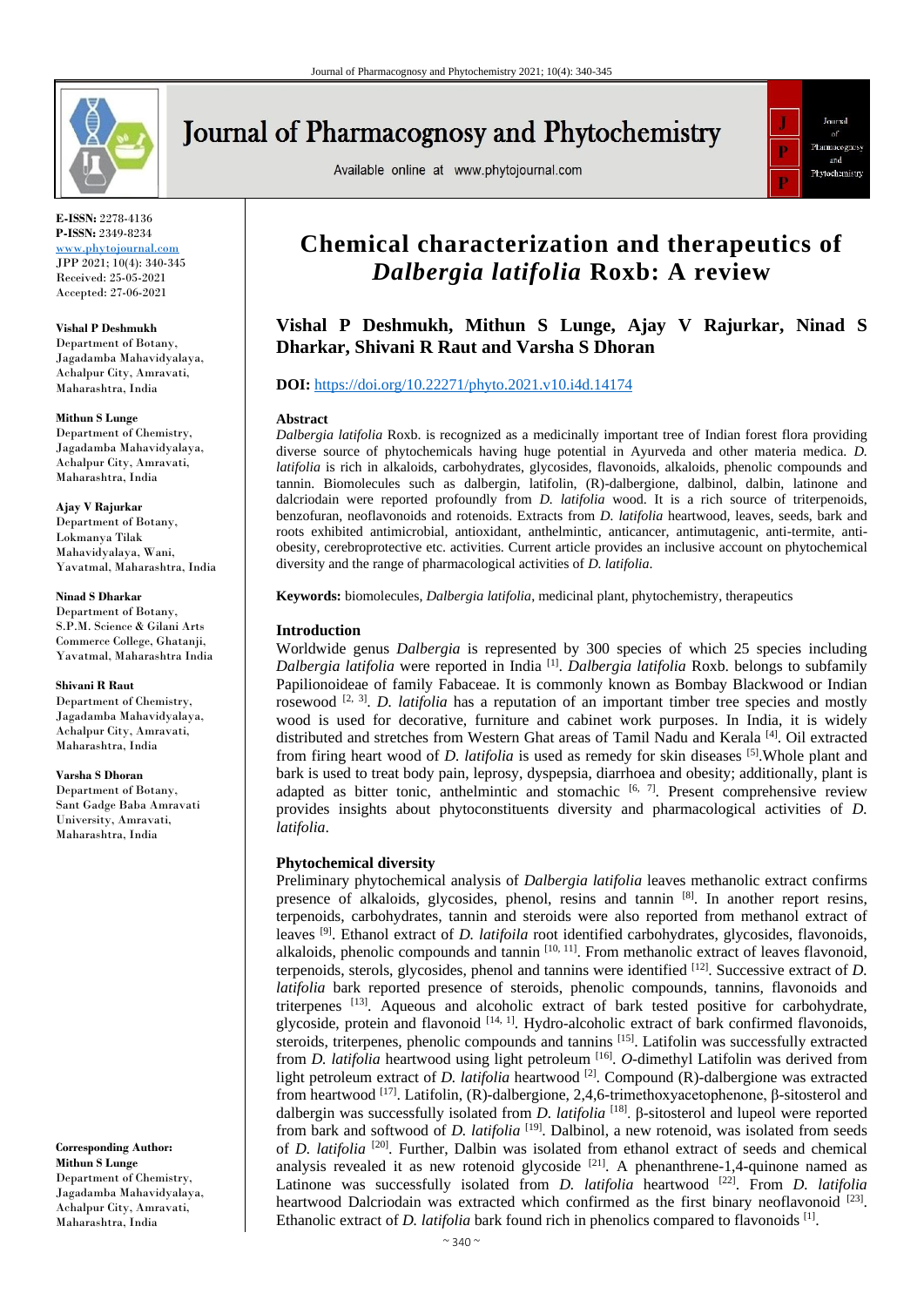Phytoconstituents like latifolin, dalbergiphenol and 4 methoxydalbergione were identified from *D. latifolia* heartwood <a>[24]</a>. Ether soluble fraction of heartwood yielded latifolin and neoflavonoid  $[25]$ . Along with known phthalic acid butyl isobutyl ester, dibutyl phthalate, methyl-4 hydroxybenzoate, ethyl-4-hydroxybenzoate, hydroxybenzaldehyde, eucomic acid, 2-ethoxy-5-methoxy-1,4-benzoquinone and phenyl *β*-*D*-glucopyranoside compounds, a novel diaryl 1, 2-diketone compound named as1-(2,5-dihydroxy-4-methoxyphenyl)-2-phenylethane-1,2 dione was also isolated from hydro-alcoholic extract of *D. latifolia* heartwood [26]. Seven triterpenoids identified as, 3-*O*α-*L*-arabinopyranosyl-28-*O*-*β*-*D*-glucopyranosyl pomolic acid, *β*-sitostenone, *β*-sitosterol, stigmasterol, *β*-amyrin acetate, *β*-amyrin-3-palmitate and 3-acetoxy-oleanoic acid was successfully isolated from hydro-ethanolic extract of heartwood  $[27]$ . Three benzofuran compound such as, newly identified 2-[5-hydroxy-4-methoxy-2-(3-p-henyl-transallyloxy)benzyl]-5-hydroxy-6-methoxy-3-phenyl benzofuran along with (+)-obtusafuran and isoparvifuran were derived from hydro-ethanolic extract of heartwood [28]. Ten

neoflavonoids were recovered from hydro-ethanolic extract of *D. latifolia* heartwood [29]. GC-MS analysis of *D. latifolia* heartwood identified eight compounds *viz*, Phenol,4-methyl-2-[5-(2-thienyl)pyrazol-3-yl]-, 13-Docosenamide, (Z)-, Naphtho[2,3-b]furan-4,9-dione, 2-isopropyl-, 1- Thioflavone,7-methoxy, 1,7,7-Trimethyl-3 phenethylidenebicyclo[2.2.1]heptan-2-one, Phenol, 4,4′ methylenebis<sup>[2,6-dimethyl-1,1′-Biphenyl,4,2′,3′,4′-</sup> tetramethoxy-5′-methyl-6-methylaminomethyl-, (4- Methylsulfanylphenyl) carbamic acid, 2,6-dimethoxyphenyl ester <sup>[30]</sup>. β-eudesmol, catechol, elemicin, formononetin, 2,6dimethoxy-4-allylphenol and 7-hydroxy-3-(4 methoxyphenyl)-2H-chromen-2-one were the major components isolated from *D. latifolia* wood using GC-MS, Py-GC/MS and TD-GC/MS methods [31]. HPTLC analysis of methanolic extract of bark identified β-sitosterol [32]. Fractions 1 and 2 derived from *D. latifolia* wood showed highest content of total phenolics while fraction 7 and fraction 9 revealed the highest amount of total flavonoid. GC-MS analysis of fraction 1-3 confirmed R- (–) - latifolin from *D.*  latifolia wood<sup>[33]</sup>.

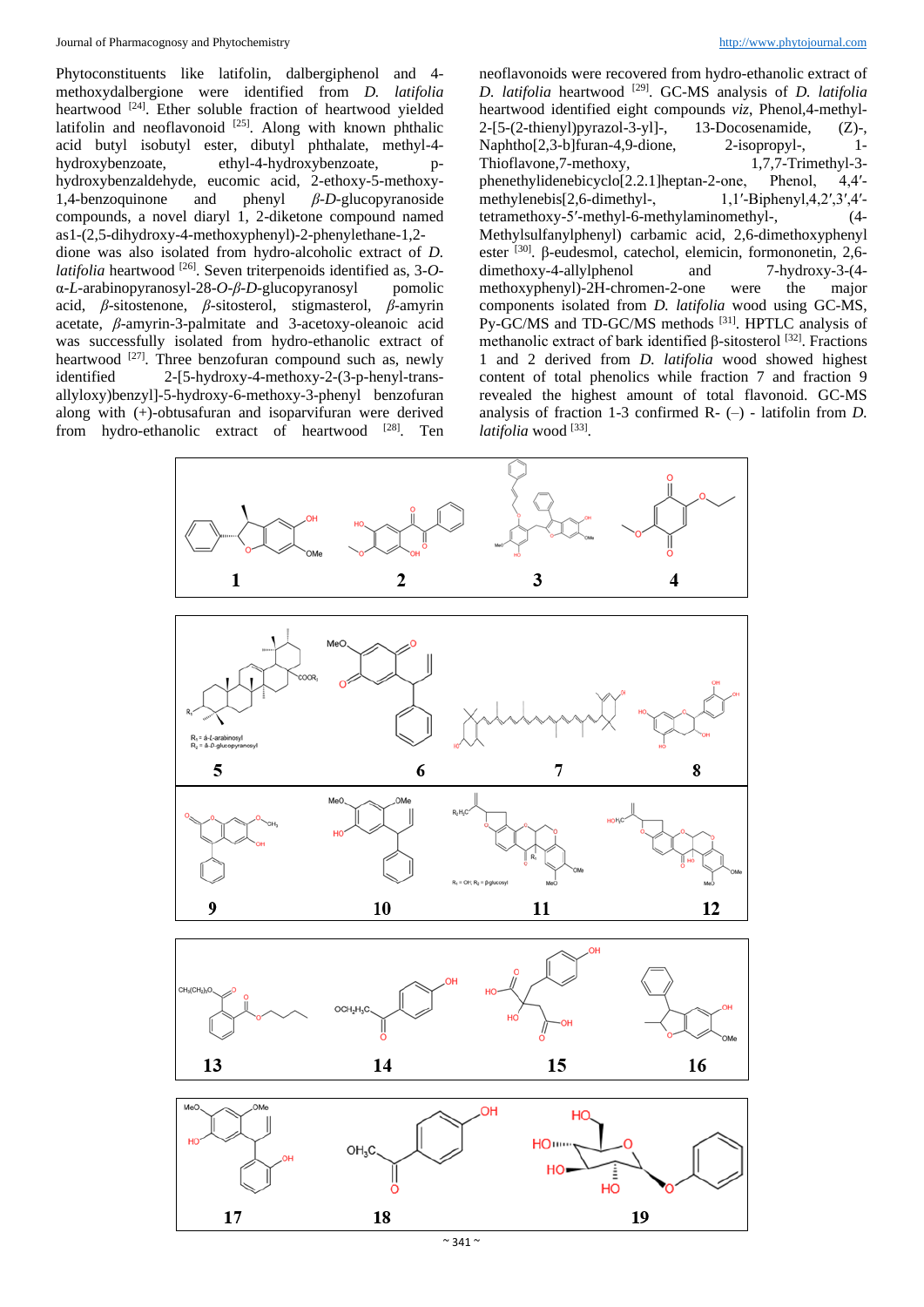

**Fig 1:** Structures of (+)-obtusafuran (1), 1-(2,5-dihydroxy-4-methoxyphenyl)-2-phenylethane-1,2-dione (2),2-[5-hydroxy-4-methoxy-2-(3-phenyl-trans-allyloxy)benzyl]-5-hydroxy-6-methoxy-3-phenyl benzofuran(3), 2-ethoxy-5-methoxy-1,4-benzoquinone (4), 3-*O*-α-Larabinopyranosyl-28-*O*-β-D-glucopyranosyl pomolic acid (5), 4-methoxydalbergione (6), all-E-lutein (7), catechin (8), dalbergin (9), dalbergiphenol (10), dalbin (11), dalbinol (12), dibutyl phthalate (13), ethyl-4-hydroxybenzoate (14), eucomic acid (15), isoparvifuran (16), latifolin (17), methyl-4-hydroxybenzoate (18), phenyl β-D-glucopyranoside (19), phthalic acid butyl isobutyl ester (20), *p*-hydroxybenzaldehyde (21), quercetin (22), R- (–)- latifolin (23), stigmasterol (24), β-amyrin acetate, β-amyrin-3-palmitate and 3-acetoxy-oleanoic acid (25) βsitostenone (26), β-sitosterol (27), extracted from various parts of *Dalbergia latifolia* [26-28, 33-36, 20-21].



**Fig 2:** Structures of Phenol,4-methyl-2-[5-(2-thienyl)pyrazol-3-yl]- (1), 13-Docosenamide, (Z)- (2) Naphtho[2,3-b]furan-4,9-dione, 2-isopropyl- (3), 1-Thioflavone,7-methoxy (4), 1,7,7-Trimethyl-3-phenethylidenebicyclo[2.2.1]heptan-2-one (5), Phenol,4,4′-methylenebis[2,6-dimethyl- (6), 1,1′-Biphenyl,4,2′,3′,4′-tetramethoxy-5′-methyl-6-methylaminomethyl- (7), (4-Methylsulfanylphenyl) carbamic acid, 2,6-dimethoxyphenyl ester (8), identified from heartwood of *Dalbergia latifolia* using GC-MS [30] .

# **Pharmacology Antibacterial activity**

Hydro-alcoholic extract of *D. latifolia* leaves revealed moderate inhibitory action against *E. coli* and *B. subtilis* with MIC of 250µg/ml respectively <sup>[37]</sup>. All MDR *Salmonella enterica* isolates were prone to methanolic extracts of leaves and observed MIC ranges 3.125 to 75 mg/mL. Combination of leaves extract and antibiotics revealed better synergetic effect compared to individuals  $[8]$ . Compound, 1-(2,5dihydroxy-4-methoxyphenyl)-2-phenylethane-1,2-dione derived from *D. latifolia* heartwood revealed antibacterial

action against *S. aureus* ATCC 6538 and *E. coli* ATCC21530 with MIC of 10 mg/mL respectively <sup>[26]</sup>. Methanol extract of *D. latifolia* leaves reported moderate activity against all tested urinary tract infection causing bacteria except *Klebsiella pneumonia* and least observed MIC and MBC were 3.41 and 4.27 mg/mL, respectively <sup>[9]</sup>. Amongst the ethanol, methanol, and chloroform extracts of *D. latifolia* roots, ethanol extract revealed the highest zone of inhibitions against *S. aureus*, *K. pneumoniae*, *E. coli* and *B. subtilis* compared to other examined extracts [10].

#### **Antifungal activity**

Ethanol extract of *D. latifolia* roots perform better than methanol and chloroform extracts against *C. albicans* with  $12.3 \pm 0.8$  mm zone of inhibition  $[10]$ . Latifolin isolated from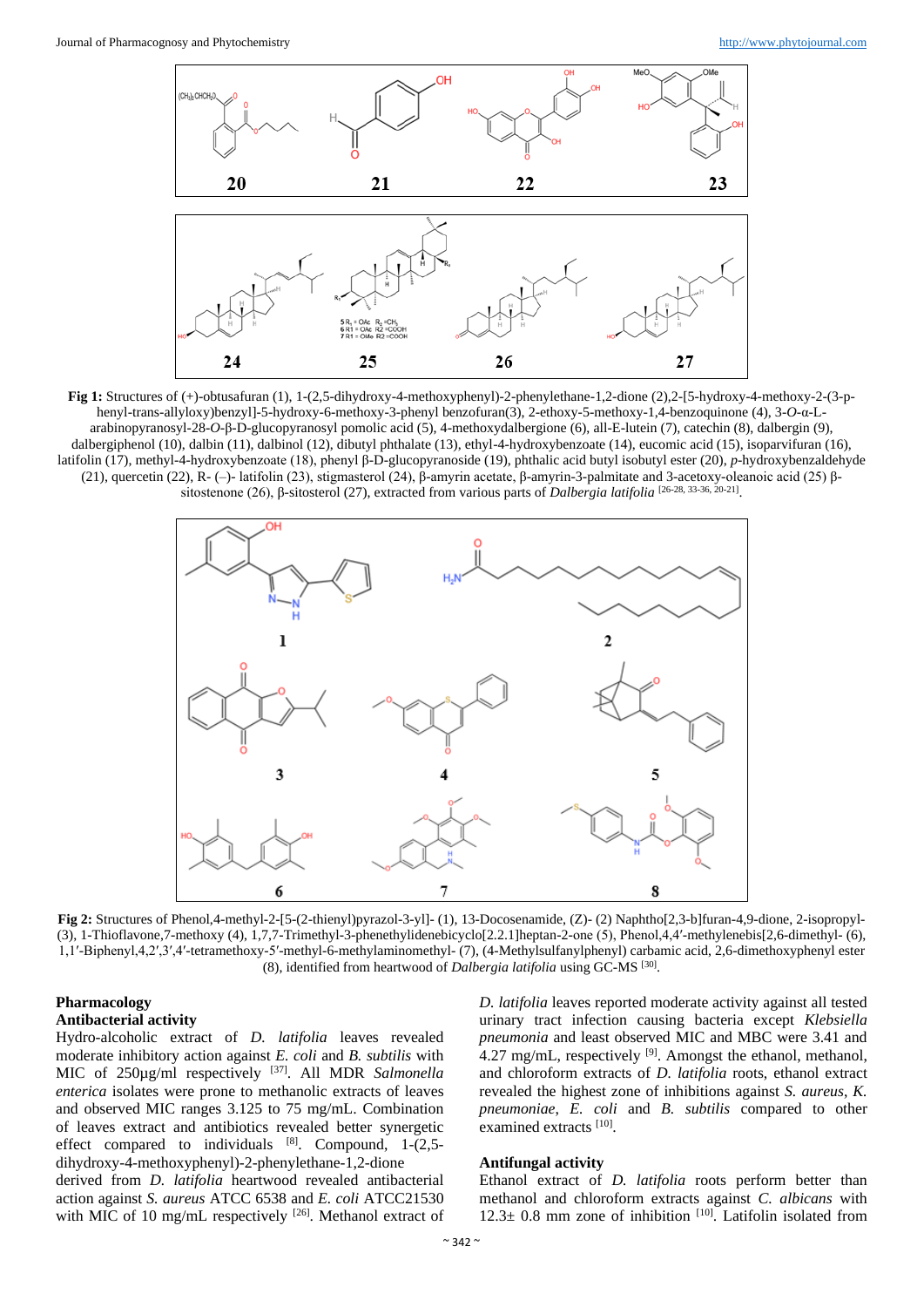*D. latifolia* wood revealed most significant activity against *F. palustris* and *C. cladosporioides* compared to other derivatives of Latifolin [38]. Latifolin extracted from heartwood reported very high antifungal activity against *Trametes versicolor* compared to 4-methoxydalbergione and dalbergiphenol who revealed moderate action against *Trametes versicolor* and *Fomitopsis palustris*, *Rhizopus oryzae* and *Cladosporium cladosporioides* respectively [24] .

# **Antioxidant efficacy**

A study performed on Indonesian medicinal plants revealed that, ethanol extract of *D. latifolia* leaves exhibited poor antioxidant potential in DPPH assay with 2.6±1.9%of electron donating ability, whereas it performbetter in reducing power assay with  $273.2\pm1.0\%$  of Fe<sup>+3</sup> reduction <sup>[39]</sup>. Methanolic extract of *D. latifolia* wood showed highest DPPH scavenging activity with IC<sub>50</sub> value of 70 $\pm$ 2.55 µg/ml<sup>[4]</sup>. Among the 12 fractions of *D. latifolia* wood, fraction 2 showed best DPPH scavenging activity (82.0 and 41.7%) at 500 and 250µg/ml respectively with  $IC_{50}$  of 303.3  $\mu$ g/ml <sup>[33]</sup>. In DPPH, NO and Ferric thiocyanate scavenging activity assay, ethanolic extract of *D. latifolia* bark exhibited strong antioxidant activity with 92.10±1.10, 86.39±2.12 and 87.22±2.47% of inhibition respectively [14]. Methanol extract of leaves showed significant antioxidant activity against 5-FU-induced  $\overline{\text{oxidative}}$  stress in albino rats  $^{[40]}$ . Novel benzofuran (compound 1) from heartwood of *D. latifolia* exhibited average DPPH free radical scavenging activity with  $IC_{50}$  = 96.7  $\pm$  8.9 μM however, compound (+)-obtusafuran and isoparvifuran showed poor antioxidant potential with  $IC_{50}$  = 951.4  $\pm$  10.1 and 743.8  $\pm$  12.7 µM, respectively compared to control <sup>[28]</sup>. Methanolic extract of leaves depicted weak free radical scavenging activity  $(IC_{50} = 93.34 \text{ µg/ml})$  in DPPH assay [41]. Ethanolic extract of leaves reported dose dependent strong antioxidant activity in the DPPH method and highest 46.74% of free radical scavenging activity was recorded against 300  $\mu$ g/ml concentration of extract [42].

# **Anti-hyperglycemic effect**

Methanolic extract of *D. latifolia* leaves revealed strong α-Glycosidase inhibitory potential with  $IC_{50} = 0.947$ mg/ml<sup>[41]</sup>.

# **Anti-obesity activity**

High-fat diet induced obese rats on treatment with 200 and 400 mg/kg dose of hydro-ethanolic extract of *D. latifolia* bark revealed dose dependent significant changes in weight gain mechanism, lipid profile, biochemical parameters and histopathology observations [32].

#### **Anticancer activity**

In MTT assay,methanol fraction of hydro alcoholic extract of *D. latifolia* demonstrate potent anticancer activity against L6, EAC, MCF 7, HEP G2 and HeLa cell lines and most lethal activity was reported against MCF 7 cell lines with  $IC_{50} = 30$  $\mu$ g/ml<sup>[43]</sup>.

# **Cerebroprotective effect**

Pre-treatment of rats with methanolic extract of *D. latifolia* bark at a dose of 500 mg/kg p.o. for seven days revealed significant increase in superoxide dismutase and catalase in cerebral region, on the contrary significant drop down in malondialdehyde and myeloperoxidase levels was observed. Histopathological analysis depicts lenient vacuolation, relatively lower congestion and least degeneration neuronal portion [44].

# **Cytotoxic activity**

Against MCF10A ATCC cells, methanol extract of *D. latifolia* wood showed potent cytotoxic activity with IC<sub>50</sub> value of 20  $\mu$ g/ml<sup>[4]</sup>.

# **Inhibitor activity on nitric oxide production**

*D. latifolia* leaves extract at 50 µg/ml concentration revealed 122.9±14.6% inhibition of nitric oxide production and 79.2 $\pm$ 0.5% cell viability of RAW264.7 macrophages [39].

### **Dermatitis action**

Sawdust of *D. latifolia* was found to triggered dermatitis in some individuals when they come in close contact [45]. Wearing *D. latifolia* wood earrings and a necklace generated eruptions on ears and neck [46].

# **Cardio-protective activity**

Methanol extract of *D. latifolia* leaves revealed cardio protective capacity against 5-FU-generated cardiotoxicity in albino rats. Extracts at 250 and 500 mg/kg dose revealed dose dependent activity with decreased TC, TG, LDL and increased HDL levels; however 500 mg/kg provide substantial cardio protection as compared to lower dose [40].

# **Nephroprotective effect**

In gentamicin induced nephrotoxic rats, oral application of *D. latifolia* leaves methanolic extract for ten days exhibited nephroprotective potential by declining enhanced serum and urinary components. It also normalised oxidative stress related biomarkers and histopathologically showed reduced tubular nephrosis<sup>[12]</sup>.

# **Antimutagenic effect**

Orally pre-treated rats with methanolic extract of *D. latifolia* leaves at 100, 200 mg/kg body weight shielded against cyclophosphamide induced mutagenic effect in micronucleus and chromosomal aberration tests [13]. Rats treated with cyclophosphamide revealed an increase in percentage of micronucleus polychromatic erythrocytes and normochromatic erythrocytes formation. Oral treatment of mice with methanolic extract of *D. latifolia* roots (200,100 mg/kg; po/day/7days) revealed decrease in both [47].

# **Lysenin-induced hemolysis inhibitory action**

All-*E*-lutein protein isolated from methanol extract of *D. latifolia* leaves revealed significant inhibitory potential against lysenin induced hemolysis at 0.025–2.5 ng/mL concentration with no sign of any toxicity [35].

#### **Nootropic activity**

*D. latifolia* roots ethanol extract revealed dose related decline in transfer latency there by reflecting significant enhancement in learning and memory of rats [11].

# **Neuropharmacological activity**

Ethanol extracts of *D. latifolia* roots showed dose dependent reduction in locomotor activity and anxiolytic property [11].

#### **Antitermite activity**

Latifolin derivatives such as 2'-*O*-methyl latifolin, latifolin dimethyl ether and latifolin diacetate exhibited doubled insecticidal activity as compared to latifolin against *R. speratus* and mass loss due to 5-*O*-methylatifolin, latifolin dimethyl ether and latifolin diacetate was three time higher than latifolin [38]. Latifolin derived from *D. latifolia*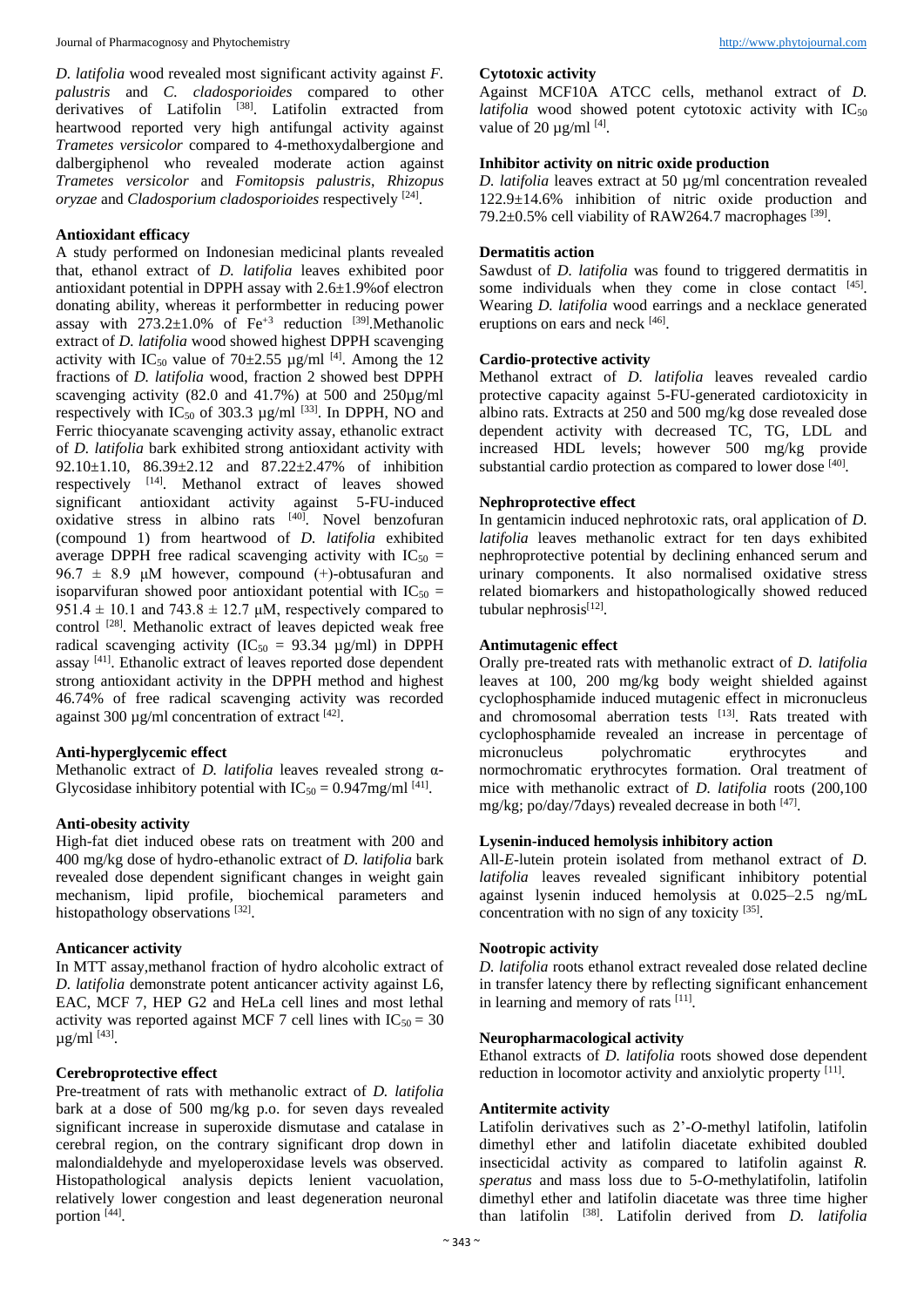heartwood exhibited comparatively high termiticidal, termiteantifeedant action against *Trametes versicolor*; moderate termite-antifeedant activity was reported by dalbergiphenol and 4-Methoxy dalbergione against *Fomitopsis palustris*, *Rhizopus oryzae*, *Cladosporium cladosporioides* and *Trametes versicolor* respectively [24] . *n*-hexane and ether soluble fractions of *D. latifolia* heartwood depicted substantial toxicity against *R. speratus* in antifeedant bioassay test <sup>[25]</sup>.

# **Anthelmintic activity**

Ethanolic extract of *D. latifolia* leaves demonstrated dose dependent anthelmintic activity against *Endrullus eugeniae*. At 200 mg/ml concentration, extract reported least time taken for paralysis and death  $(9\pm 0.6$  and  $27\pm 0.2$  min respectively) [42] .

#### **Immunomodulatory activity**

In rats, cyclophosphamide induced immunosuppression was overcome by hydro-ethanolic extract of *D. latifolia* bark resulting in elevated total WBC count, RBC, % Hb, and % neutrophils adhesion [15].

# **Conclusions**

*D. latifolia* is one of the important trees for Indian timber industry. Extracts derived from various parts of *D. latifolia* demonstrated inhibitory action against a wide range of microbes revealing its importance in this part of the world where most communities are still relying on plant based medicines. Wide ranges of biomolecules were extracted from this plant revealing antibacterial, antifungal, antioxidant, antitermite, activities. This review highlighted phytoconstituents and pharmacological activities of *D. latifolia* as a potential plant for plant based therapies.

#### **Acknowledgements**

Authors are thankful to their respective Principals of institutions for providing necessary facilities.

#### **Conflict of interest**

The authors declare no conflict of interests in publication of this article.

#### **References**

- 1. Khalid M, Akhtar J, Badruddeen, Arif M, Singh K. Pharmacognostical investigation and total phenolic content of *Dalbergia latifolia* (Roxb) bark. International Journal of Pharmacognosy 2015;2(5):248-253. Doi: 10.13040/IJPSR.0975-8232.IJP.2(5).248-53.
- 2. Balakrishna S, Rao MM, Seshadri TR. Constitution of *O*dimethyl latifolin. Tetrahedron 1962; 18(12):1503-1507. Doi:10.1016/S0040-4020(01)99307-X.
- 3. Seshadri TR. Polyphenols of *Pterocarpus* and *Dalbergia* woods. Phytochemistry 1972; 11(3):881-898. Doi:10.1016/S0031-9422(00)88430-7.
- 4. Dhandapani T, Sasidharan KR, Shanmugam G, Sadanandam V, Vasudevan R, Lalitha S *et al.* Characterization and cytotoxic activity of *Dalbergia latifolia* wood extract. American Journal of Agriculture and Forestry 2020; 8(5):208-213. Doi:10.11648/j.ajaf.20200805.14.
- 5. Panda SK, Rout SD, Mishra N, Panda T. Phytotherapy and traditional knowledge of tribal communities of Mayurbhanj district, Orissa, India. Journal of Pharmacognosy and Phytotherapy 2011; 3(7):101-113. Doi:10.5897/JPP.9000047.
- 6. Ghani A. Medicinal plants of Bangladesh: chemical constituents and uses. Edn 1, Asiatic Society of Bangladesh 1998.
- 7. Khare CP. Indian Medicinal Plants: An Illustrated Dictionary. Springer-Verlag, New York, USA 2007.
- 8. Jemiseye OT, Idowu PA, Agidigbi TS. *In vitro*  assessment of selected antibiotics, crude extract of *Dalbergia latifolia* leaf and their combination on MDR *Salmonella enteric* strain. Journal of Complementary and Alternative Medical Research 2017;4(3):1-9. Doi:10.9734/JOCAMR/2017/39008.
- 9. Mishra MP, Padhy RN. *In vitro* antibacterial efficacy of 21 Indian timber-yielding plants against multidrugresistant bacteria causing urinary tract infection. Osong Public Health and Research Perspectives 2013;4(6):347- 357. Doi:10.1016/j.phrp.2013.10.007.
- 10. Dharani Prasad P, Pranavi A, Kavimani S, Suba V. Antimicrobial activity of the root extracts of *Dalbergia latifolia* (Roxb.). Journal of Global Trends in Pharmaceutical Sciences 2013;4(1):1039-1043.
- 11. Dharani Prasad P, Ravi Chandran V, Kavimani S, Suba V. Neuropharmacological profile of ethanolic extract of *Dalbergia latifolia* Roxb. in swiss albino mice. Journal of Global Trends in Pharmaceutical Sciences 2013;4(3):1193-1199.
- 12. Nagarathna PKM, Naresh K, Rajendra M, Varee VJ. Nephroprotective effect of leaves of *Dalbergia latifolia* on gentamicin-induced nephrotoxicity in rats. World Journal of Pharmaceutical Research 2018;7(8):860-876. Doi:10.20959/wjpr20188-11856.
- 13. Nagarathna PKM, Yadav CK, Yadav SK. Evaluation of mutagenic effect (antimutagenic) of *Dalbergia latifolia* on swiss albino mice. Asian Journal of Pharmaceutical and Clinical Research 2015;8(3):154-158.
- 14. Khalid M, Siddiqui HH, Freed S. *In-vitro* assessment of antioxidant activity of *Dalbergia latifolia* barks extract against free radicals. American-Eurasian Journal of Scientific Research 2011;6(3):172-177.
- 15. Yadav SK, Nagarathna PKM, Yadav CK. Evaluation of immunomodulatory activity of *Dalbergia latifolia* on swiss albino mice. IOSR Journal of Pharmacy and Biological Sciences 2015;10(1):58-64.
- 16. Rao MM, Seshadri TR. Component of the heartwood *Dalbergia latifolia* Roxb. Tetrahedron Letters 1963;4(4):211-215.Doi:10.1016/S0040-4039(01)90609- 4.
- 17. Donnelly BJ, Donnelly DMX, Sharkey CB. *Dalbergia* species-II.\*isolation of (s)-Dalbergione from *Dalbergia baroni* Baker. Phytochemistry 1965;4(2):337-340. Doi: 10.1016/S0031-9422(00)86181-6.
- 18. Donnelly DMX, Geoghegan MR, Nangle BJ, Laidlaw RA. *Dalbergia* species – III. Tetrahedron Letters 1965;6(49):4451-4455. Doi: 10.1016/S0040- 4039(00)71686-8.
- 19. Dhingra VK, Mukerjee SK, Saroja T, Seshadri TR. Chemical examination of the bark and sapwood of *Dalbergia latifolia*. Phytochemistry 1971;10(10):2551. Doi: 10.1016/S0031-9422(00)89912-4.
- 20. Chibber SS, Khera U. Dalbinol-A new 12ahydroxyrotenoid from *Dalbergia latifolia* seeds. Phytochemistry 1978;17(8):1442-1443. Doi:10.1016/S0031-9422(00)94613-2.
- 21. Chibber SS, Khera U. Dalbin: A 12a-hydroxyrotenoid glycoside from *Dalbergia latifolia*. Phytochemistry